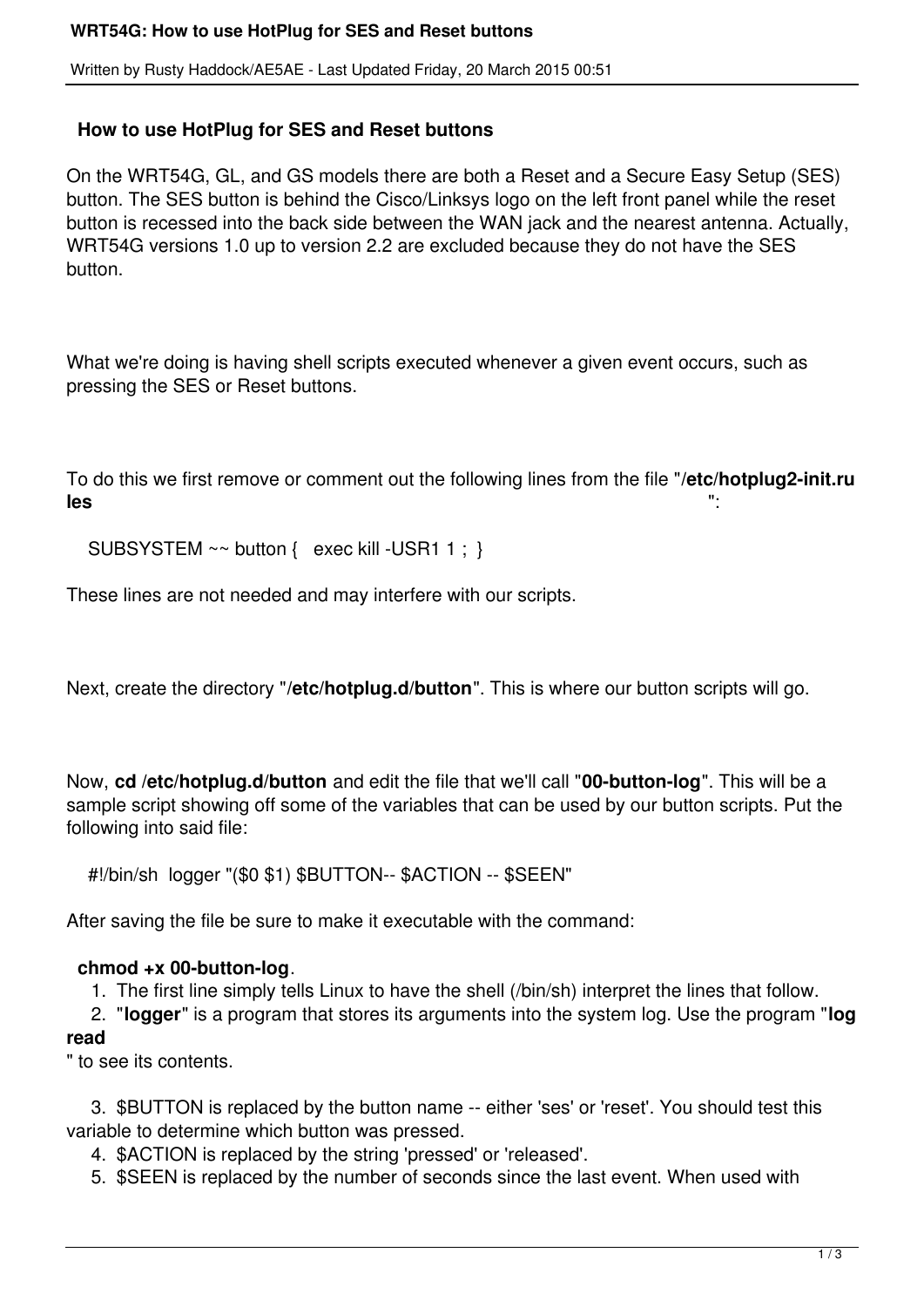Written by Rusty Haddock/AE5AE - Last Updated Friday, 20 March 2015 00:51

\$ACTION == 'released' it will tell you how long the button was pressed. This is useful for detecting short presses, long presses, and *REALLY LONG* presses.

Be aware that the buttons are mechanical devices activating an electrical circuit and thus are subject to bounce. This means that multiple 'pressed' or 'released' events are possible with just a single press or release. Be prepared to deal with this in your scripts.

Save the file and we'll see what happens when a button is pressed. We do that by running "**logr ead -f**

". The -f allows us to keep reading the tail end of the file displaying all new log records. Press CTRL-C to stop.

 root@AE5AE-Base6:/etc/hotplug.d/button# logread -f Apr 3 14:35:09 AE5AE-Base6 user.notice root: (/sbin/hotplug-call - button - - ) ses-- pressed -- 185 Apr 3 14:35:09 AE5AE-Base6 user.notice root: (/sbin/hotplug-call - button - - ) ses-- pressed -- 0 Apr 3 14:35:12 AE5AE-Base6 user.notice root: (/sbin/hotplug-call - button - - ) ses-- released -- 3

See the multiple presses? And sometimes we get lucky and see only one release. Notice that I held the SES button for about 3-seconds before releasing it.

Let's move on to a new file. We'll call it "**20-toggle-flash-white**". Here are the contents:

#!/bin/sh if [ "\$BUTTON" = "ses" ] && [ "\$ACTION" = "released" ] && [ \$SEEN -gt 0] && [<br>\$SEEN -lt 5 ] then flash=\$(cat /proc/diag/led/ses white) logger "ses white was \$flash=\$flash=\$(cat /proc/diag/led/ses white) EEN -lt 5 ] then flash=\$(cat /proc/diag/led/ses\_white) logger "ses\_white was \$flash"<br>if ["\$flash" = "f" ] then echo 0 > /proc/diag/led/ses white else echo f > then  $\qquad$  echo 0 > /proc/diag/led/ses white else echo f > /proc/diag/led/ses\_white fi fi

Don't forget to run:

## **chmod +x 20-toggle-flash-white**

This script will toggle the white LED behind the SES button between flashing and a steady off. Using **echo** to write an 'f' into the ses white file will cause that particular LED to flash on its own *ad infinitum*. That capability is in the device driver for the LEDs so there's no need to write a program that keeps the LED flashing. Writing a zero to that file will turn off the LED. You can read the file to see what the LED's current state is; that's what the **cat /proc/diag/led/ses\_white** does.